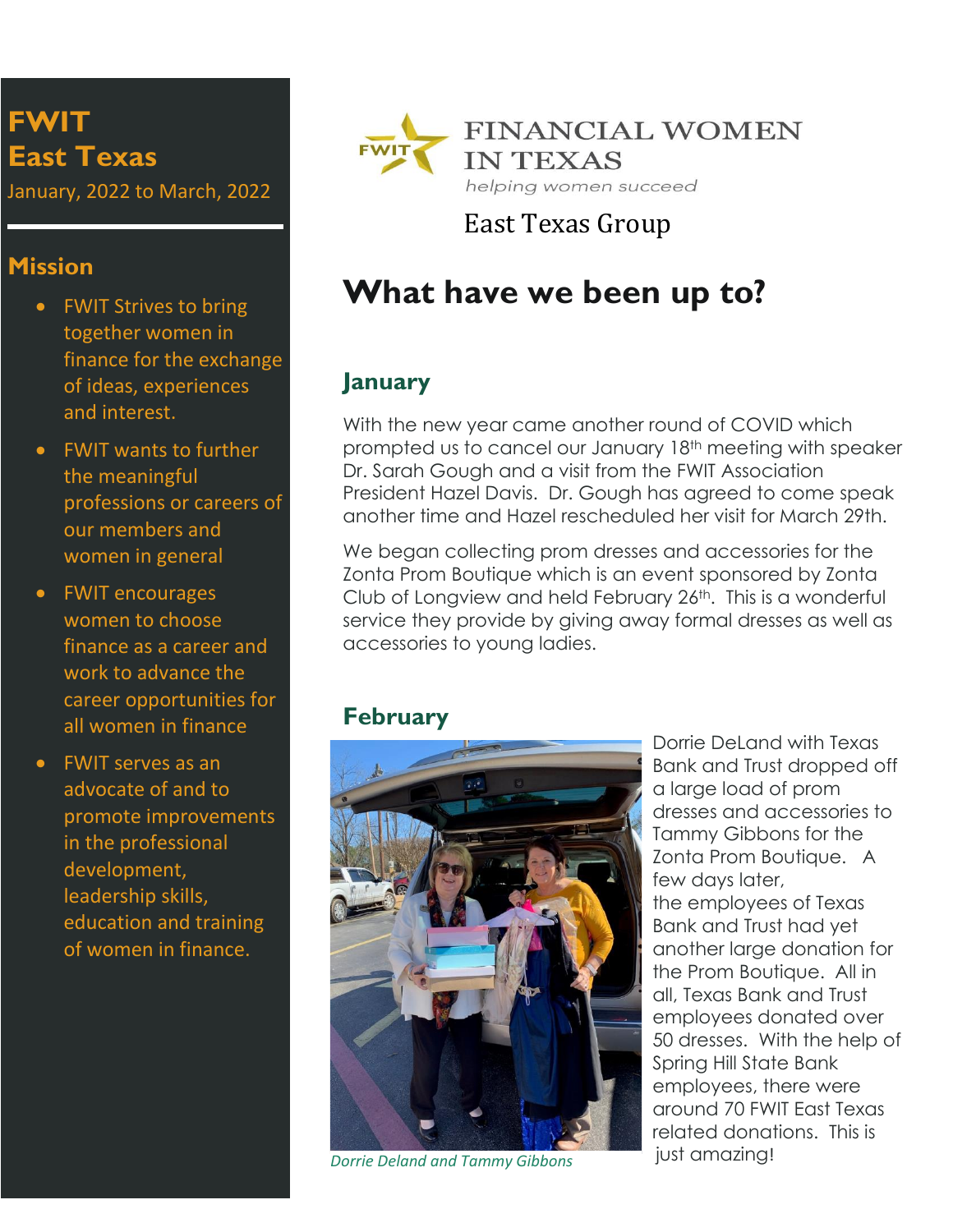**FWIT East Texas Officers**

Laura Rodgers, President [lrodgers@springhillbank.com](mailto:lrodgers@springhillbank.com)

Kristin Graham, Vice Pres. [kgraham@springhillbank.com](mailto:kgraham@springhillbank.com)

Bonnie Beadles, Secretary bbeadles@texasbankandtrust.com

Stacy Cammack, Treasurer scammack@texasbankandtrust.com

Janet Sledge, Membership [jsledge@texasbankandtrust.com](mailto:jsledge@texasbankandtrust.com)

Dorrie DeLand, Scholarships ddeland@texasbankandtrust.com

Lynn Ford, By-Laws lford@texasbankandtrust.com

Tammy Gibbons, Nominating/Past President tgibbons@springhillbank.com

Find us on Facebook @

FWIT East Texas and FWITexas.org

#### **February cont.**

Since we were not able to meet in January, we held a business meeting by Zoom to discuss how many high scholarships to award. We approved two scholarships at \$500 but later approved to increase that to three scholarships.

#### **March**

We had a great meeting with Officer Brandon Thornton of the Longview Police Department presenting the program, "Active Attack Events". He stressed that if we are ever in an active attack situation, we need to remember to A.D.D. – Avoid, Deny and Defend and that what we do matters! Don't forget



to visualize an active attack event *Officer Brandon Thornton*

happening and what you would do in that situation. Where are you going to go and what are you going to do?



*FWIT Association President, Hazel Davis*

FWIT Association President, Hazel Davis, was our special guest. Hazel gave us an update on the revised FWITexas.org website and upcoming Annual Conference to be held September 8-9 in San Antonio.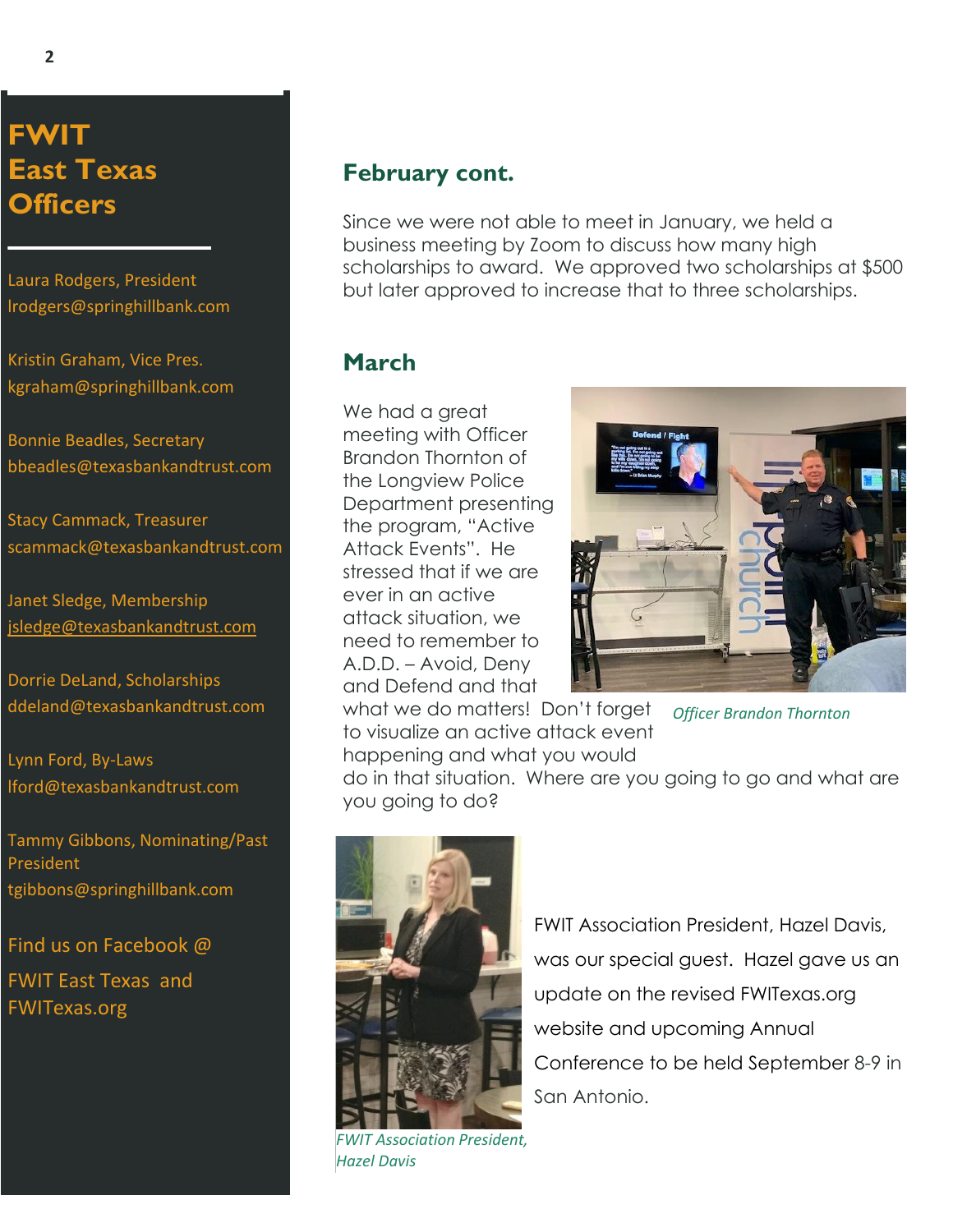

*New member, Kristy Nevill, being pinned by Membership Chair, Janet Sledge*

# **Community Outreach**

Membership Chair, Janet Sledge, pinned new member Kristy Nevill at the meeting. Kristy is with Spring Hill State Bank and has been a member since November.

We chose One Love Longview for our community outreach project in March. Together, we collected two large boxes of needed items, a case of bottled water and large package of toilet paper. In addition, Kristin Graham sold the leftover taco fixings at the bank for lunch at \$4.00 a plate and raised \$58.00 for One Love Longview. Great idea Kristin!

Thank you all who donated. The East Texas Group has proven over and over again that we are a group of ladies with giving hearts.



*Representatives from One Love Longview*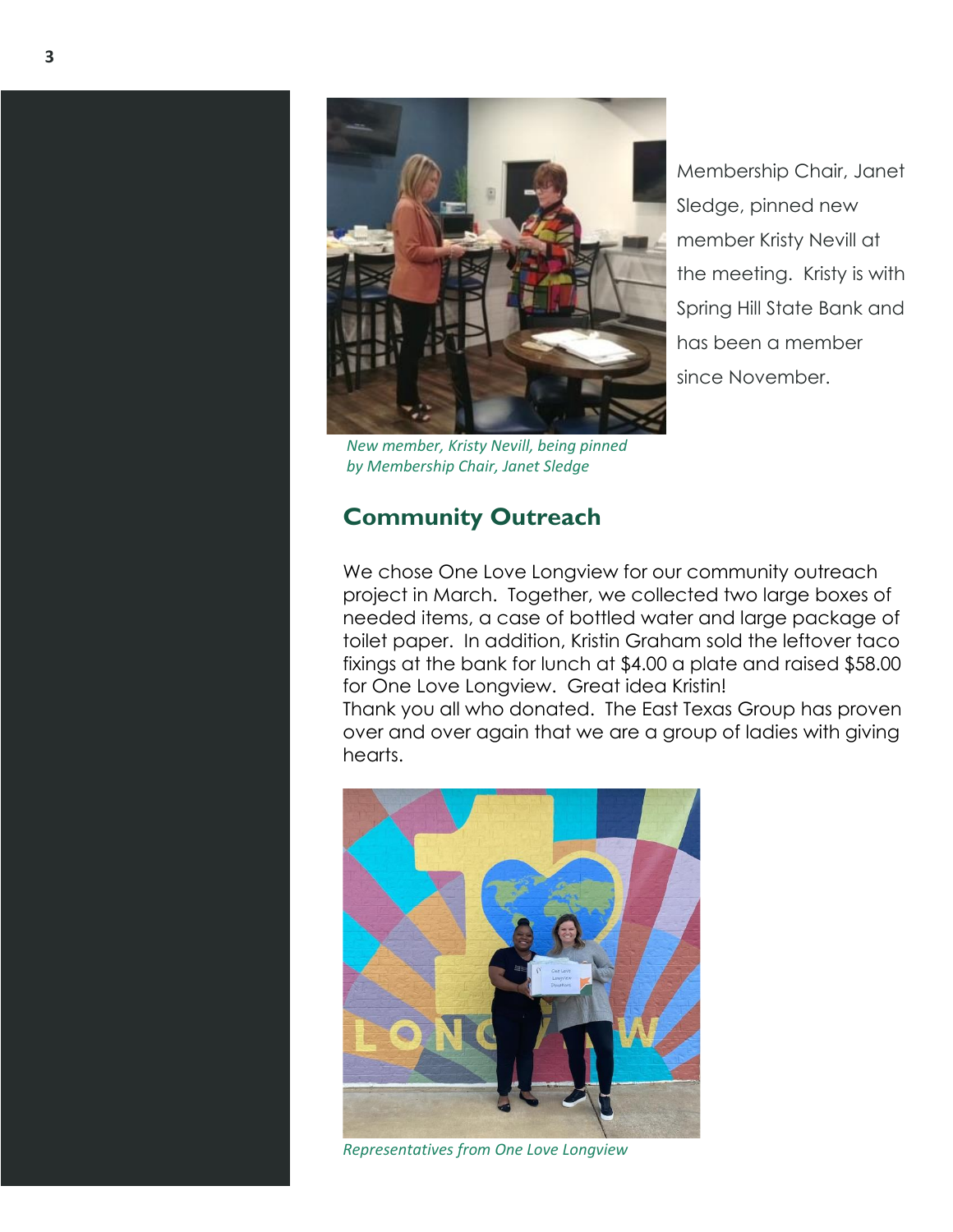

*March Meeting attendees*

#### **Membership**

We gained a new member this quarter and another in the first week of April. Krystal English works at Texas Bank and Trust as a Loan Operations Servicing Associate and she is the cousin of Kristin Graham. They are keeping it in the family!

Laurn Montgomery joined us after the March 29<sup>th</sup> meeting. Laurn works at First National Bank of East Texas in Gilmer. She met Hazel Davis at a TBA event and Hazel invited her to the meeting. Thank you, Hazel, for thinking of us and for introducing Laurn to FWIT.

Welcome ladies!!

#### **Concerns**

If you follow Brittany Bessonett on Facebook, you know she is dealing with some horrible back issues. It has been over 3 weeks since Brittany has been able to walk and she is in excruciating pain. As of this writing, Brittany's doctors have not given her a treatment plan. Please pray for her quick and complete recovery.

#### **Blessings**

Speaking of Brittany, there is good news to share! Every year, FWIT awards two educational scholarships for \$1000 each and Brittany won one of them!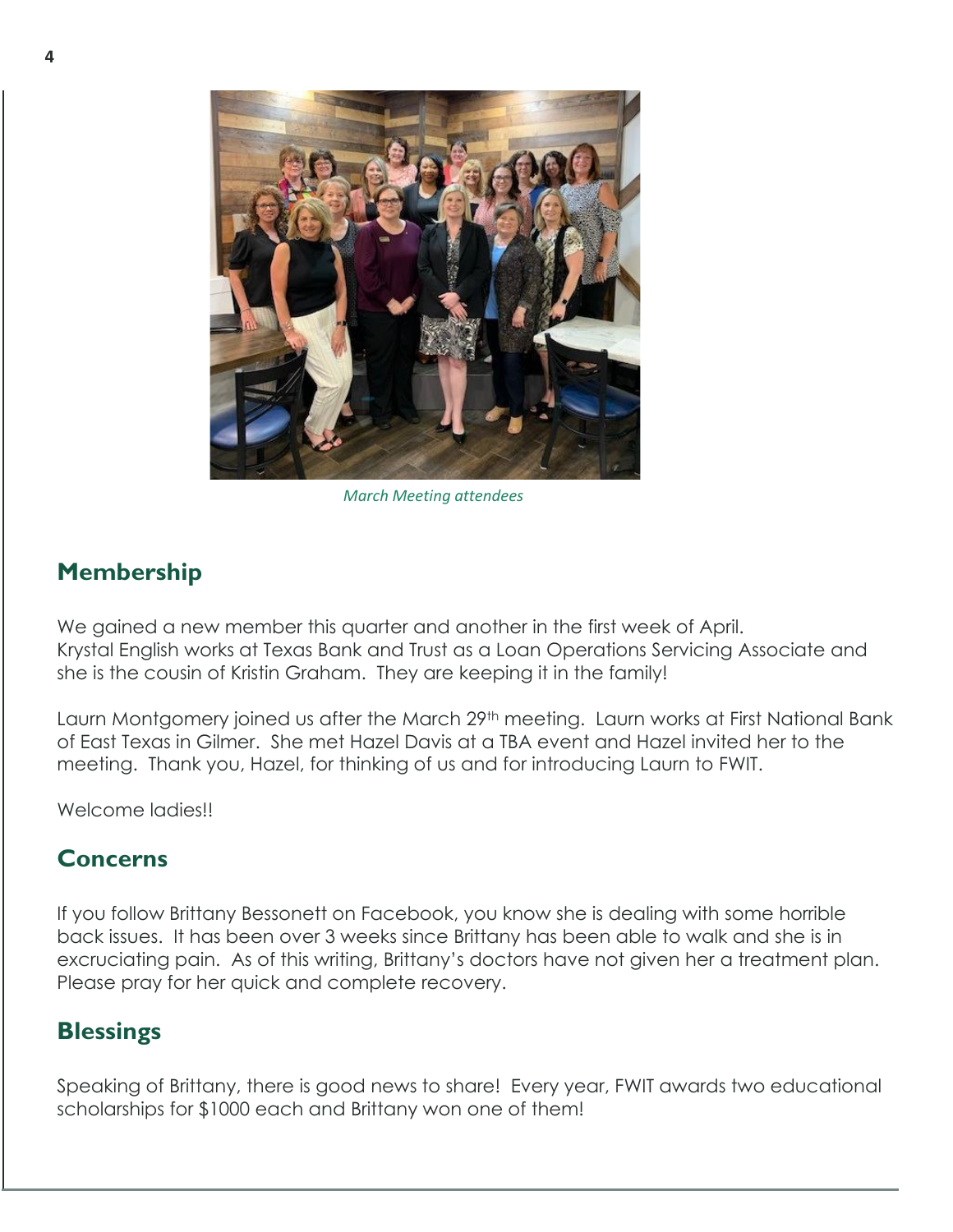

*THE LOCKET by Brittany Bessonett*

But that's not all….Brittany is now a published author. Her book, THE LOCKET, has been published and will be available soon. I can't wait to read it! Congratulations Brittany!

Tammy Gage retired from Texas Bank and Trust and was honored at a lovely reception. We wish you well Tammy and hope you will continue to be a part of our FWIT family. Congratulations!



*Tammy Gage's Retirement Reception*